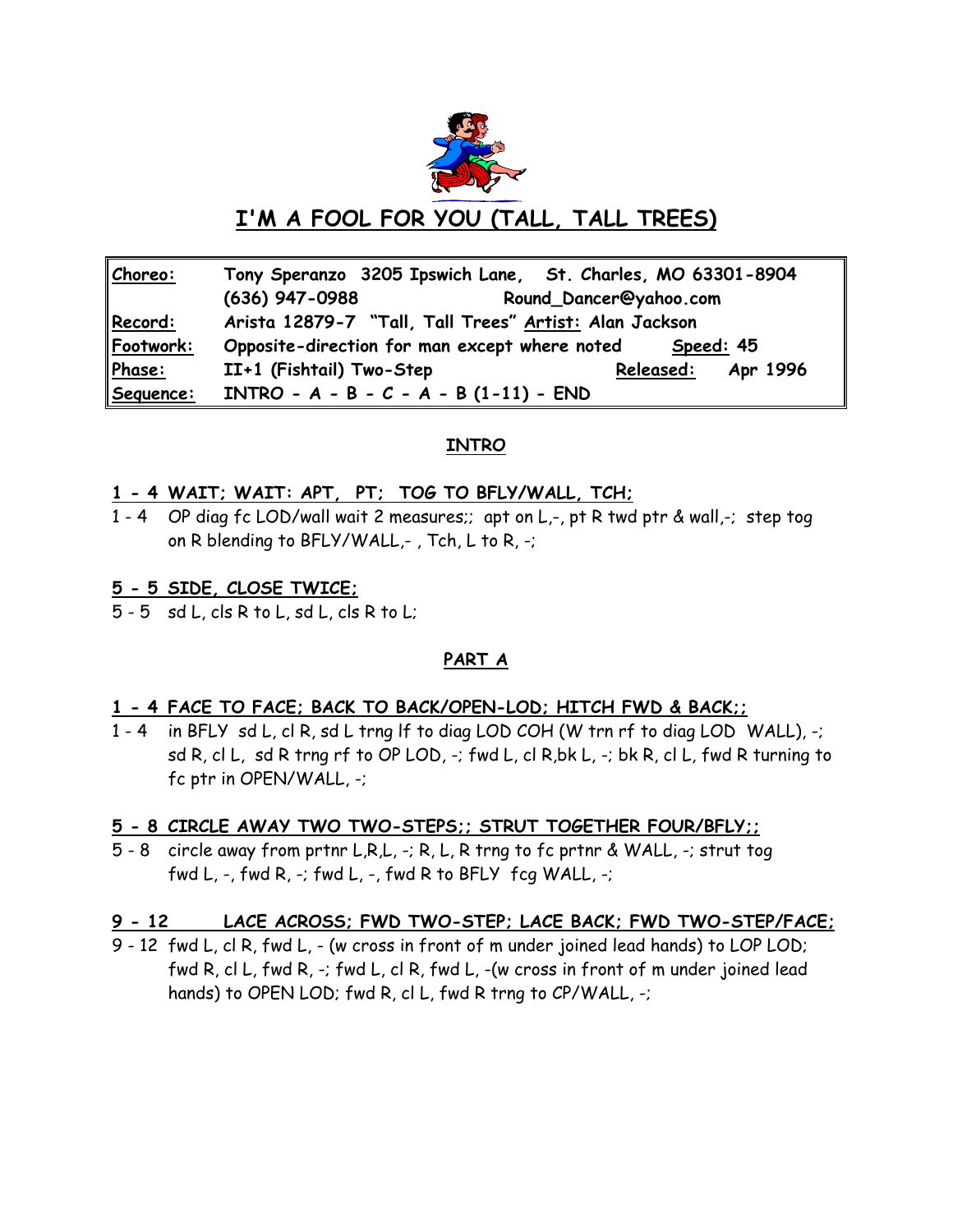# **I'M A FOOL FOR YOU (Page 2)**

# **PART A (Continued)**

### **13 - 16 TWO TURNING TWO-STEPS;; TWIRL VINE TWO; WALK TWO/BFLY;**

13 - 16 start RF turn sd L, cl R, bk L, -; cont RF turn sd R, cl L, fwd R to SCP LOD, -; sd L,  $-$ , XRIB of L,  $-$  (W twirl RF in two steps L,  $-$ , R,  $-$ ) blend to SCP/LOD; fwd L,  $-$ , fwd R turning to fc ptr in BFLY/WALL, -;

### **PART B**

#### **1 - 4 FACE TO FACE; BACK TO BACK; BASKETBALL TURN FOUR;;**

1 - 4 in BFLY sd L, cl R, sd L trng lf to diag LOD COH (W trn rf to diag LOD WALL), -; sd R, cl L, sd R trng rf to OP LOD, -; lunge fwd L twd LOD trng  $\frac{1}{4}$  RF, -, rec R trng  $\frac{1}{4}$  RF to LOP fcg RLOD, -; lunge fwd L twd RLOD trng  $\frac{1}{4}$  RF, -, rec R trng  $\frac{1}{2}$  RF to BFLY/WALL, -;

#### **5 - 8 SCISSORS THRU TWICE/OPEN-LOD;; HITCH FWD & BACK;;**

5 - 8 in BFLY WALL sd L, cl R, XLIF of R, -; sd R, cl L, XRIF of L to OP LOD, -; fwd L, cl R, bk L, -; bk R, cl L, fwd R turning to fc ptr in CP/WALL, -;

# **9 - 12 TWO TURNING TWO-STEPS/BFLY-WALL;; TWIRL VINE TWO; WALK & PICKUP/CP-LOD;**

9 - 12 start RF turn sd L, cl R, bk L, -; cont RF turn sd R, cl L, fwd R to BFLY/WALL, -; sd L, -, XRIB of L, - (woman twirl RF in two steps L, -, R, -) blending to SCP/LOD; fwd L, -, fwd R picking woman up to CP/LOD, -;

### **PART C**

#### **1 - 4 PROG SCIS/SCAR; PROG SCIS/BJO; FISHTAIL; WALK TWO;**

1 - 4 sd L, cl R, XLIF (W XRIB) to SCAR DW, -; sd R, cl L, XRIF (W XLIB) to BJO/LOD, -; XLIB of R (W XRIF), sd R, fwd L, lock R IB of L(W lk L IFR); fwd L, -, fwd  $R_{.}$ -;

# **5 - 8 HITCH FWD; HITCH/SCISSORS; TWO TURNING TWO-STEPS/SCP-LOD;;**

5 - 8 fwd L, cl R, bk L, -;bk R, cl L, fwd R, - (w sd L twd RLOD, cls R, XLIF of R to SCP/LOD); start RF turn sd L, cl R, bk L, -; cont RF turn sd R, cl L, fwd R to SCP/WALL, -;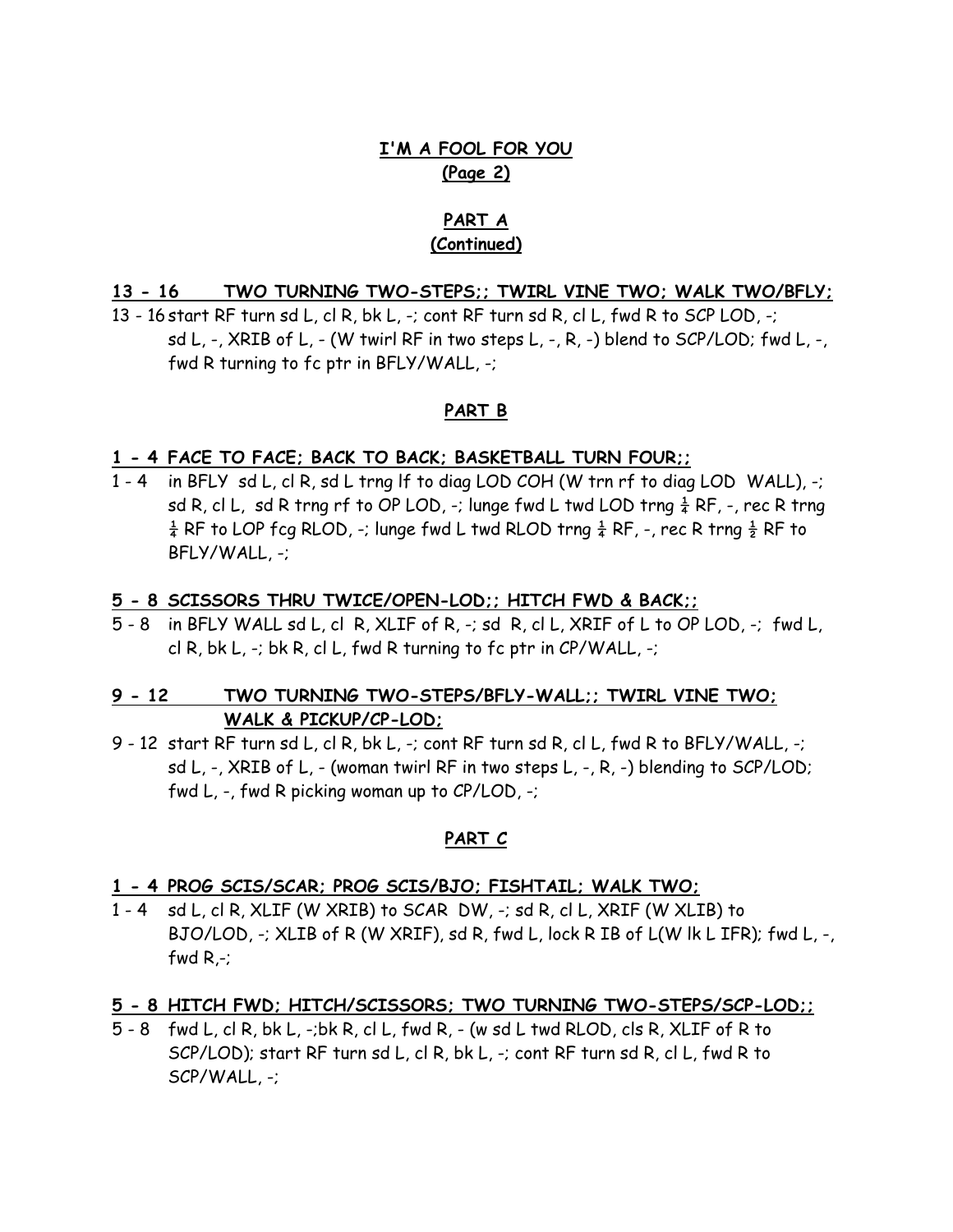# **I'M A FOOL FOR YOU (Page 3)**

# **PART C (Continued)**

### **9 - 12 TWO FWD TWO-STEPS;; HALF BOX FWD; SCIS THRU;**

9 - 12 fwd L, cl R, fwd L, -; fwd R, cl L, fwd R trng rf CP WALL, -; sd L, cl R, fwd L, -; sd R, cl L, XRIF of L to SCP LOD, -;

# **13 - 16 CIRCLE AWAY 2-STEP; CIRCLE TOG 2-STEP/CP-WALL; HITCH FWD; SCIS THRU;**

13 - 16 circle LF ( W RF) away from ptr & wall fwd L, cls R, fwd L, -; continuing RF circle twd ptr & wall fwd R, cls L, fwd R to CP/WALL, -; fwd L, cls R, bwd L, -; sd R, cls L, XRIF of L to BFLY/WALL, -;

# **17 - 17 SIDE, CLOSE TWICE;**

17 17 sd L, cls R to L, sd L, cls R to L;

### **ENDING**

# **1 - 1 WALK TWO/OPEN-LOD;**

1 - 1 fwd L, -, fwd R to OP/LOD, -;

### **2 - 5 CIRCLE AWAY TWO TWO-STEPS;; STRUT TOGETHER FOUR/BFLY-WALL;;**

2 - 5 circle away from prtnr L,R,L, -; R, L, R trng to fc prtnr & WALL, -; strut tog fwd L,  $-$ , fwd R,  $-$ ; fwd L,  $-$ , fwd R to BFLY fcg WALL,  $-$ ;

# **6 - 7 TWIRL VINE TWO; APART, POINT;**

6 - 7 sd L, -, XRIB of L, - (w twirl RF R, -, L, -); apt L, -, pt R twd ptr & wall, -;